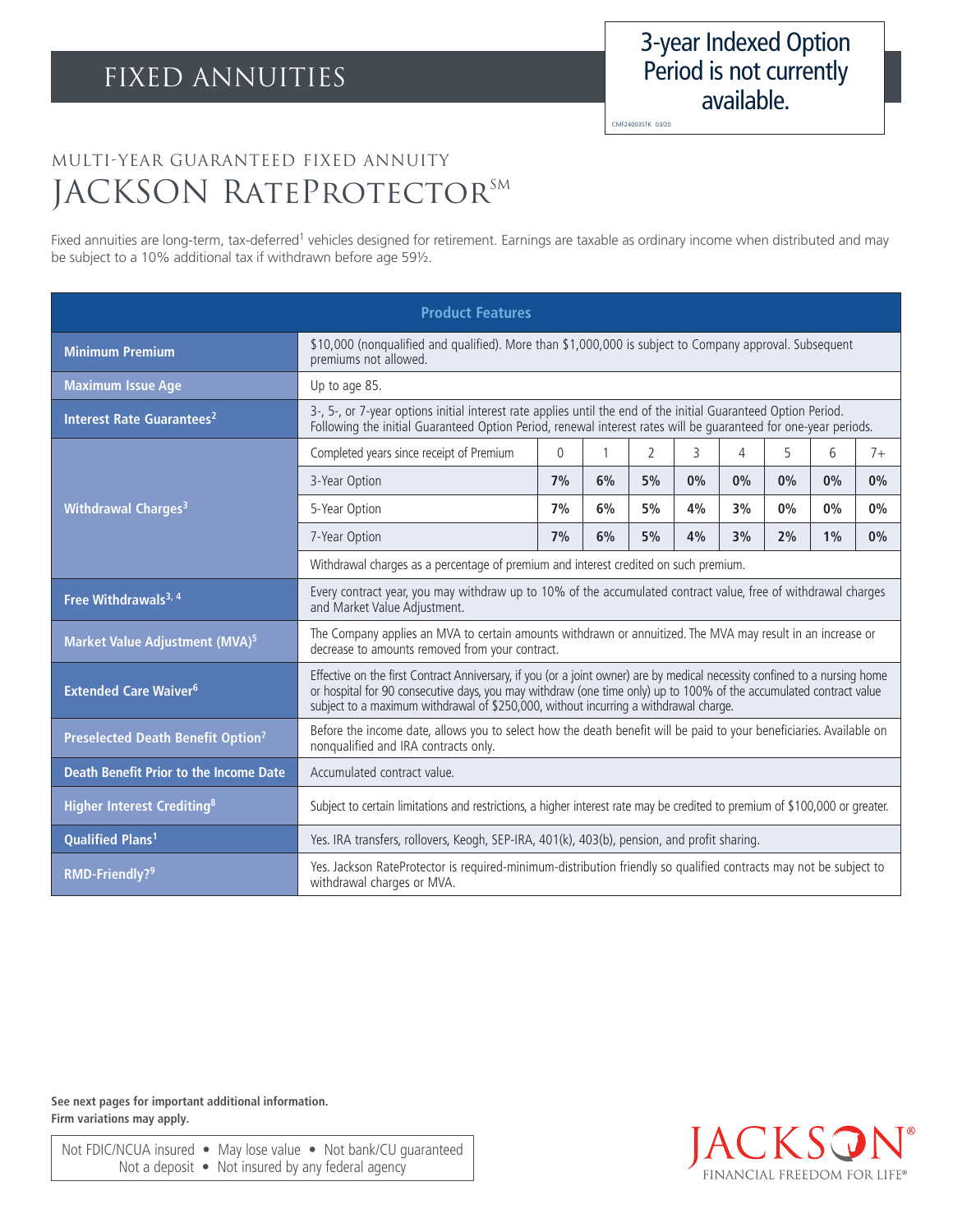# JACKSON RateProtector

#### **What is Jackson RateProtector?**

Jackson RateProtector is a single premium, multi-year guaranteed fixed annuity that can provide:

- **• Preservation of principal**
- **• Guaranteed interest rates**
- **• Tax-deferred interest accumulation**
- **• Preservation of your legacy**

Jackson RateProtector is a long-term, tax-deferred<sup>1</sup> vehicle designed for retirement. Earnings are taxable as ordinary income when distributed and may be subject to a 10% additional tax if withdrawn before age 59½. Premium payments can be most effective if left in place for at least seven years or until retirement. Amounts withdrawn may be subject to withdrawal charges and market value adjustment, which may reduce your accumulated contract value. Guarantees are backed by the claims-paying ability of Jackson National Life Insurance Company of New York®.

#### **How does Jackson RateProtector work?**

Jackson RateProtector helps you preserve and grow your nest egg in two ways:

#### Guaranteed Interest Rates2

You may elect to have your initial interest rate guaranteed for a 3-, 5-, or 7- year Guaranteed Option Period. After the initial guaranteed option period, renewal interest rates will be guaranteed for one-year periods and will never fall below the contract's declared guaranteed minimum interest rate.

#### Tax Advantages

Interest accumulates free of current taxation until you withdraw it.

## **Can I convert Jackson RateProtector to a stream of income?**

Yes, you may elect to convert your Jackson RateProtector value into a stream of income. However, you are never required to convert your value to income payments to retain earned interest. The Latest Income Date allowed under the contract is the owner's age 95, which is the required age to annuitize or take a lump sum.

## **Is my money protected in a Jackson RateProtector annuity?**

Jackson RateProtector is a fixed annuity providing protection with a fixed rate of interest on your money. Assuming you do not take withdrawals, your money is guaranteed to grow every year. The guarantees offered by Jackson RateProtector are backed by the claims-paying ability of Jackson National Life Insurance Company of New York, one of the largest life insurance companies in America.

#### **Do I have access to my money?**

Jackson RateProtector offers the following accessibility:

#### 10% Free Withdrawals<sup>3, 4</sup>

Each contract year you may withdraw up to 10% of your accumulated contract value without incurring a withdrawal charge or market value adjustment.

#### Required Minimum Distributions (RMDs)9

At age 70½, the IRS may require you to take a minimum distribution from a qualified account. RMDs may be taken each contract year, free of withdrawal charges and market value adjustment, even if the RMD amount exceeds the 10% free withdrawal amount.

#### Extended Care Waiver<sup>6</sup>

If you (or the joint owner) are by medical necessity confined to a nursing home or hospital for 90 consecutive days, you may withdraw up to 100% of the accumulated contract value without incurring a withdrawal charge (one time only).

## **Does Jackson RateProtector protect my beneficiaries?**

Jackson RateProtector offers the standard death benefit. Your entire accumulated contract value will be paid to your beneficiaries, who can elect to receive their benefits in a lump sum or series of payments. Or, if you prefer, Jackson® will allow you to preselect how the death benefit7 will be paid to your beneficiaries.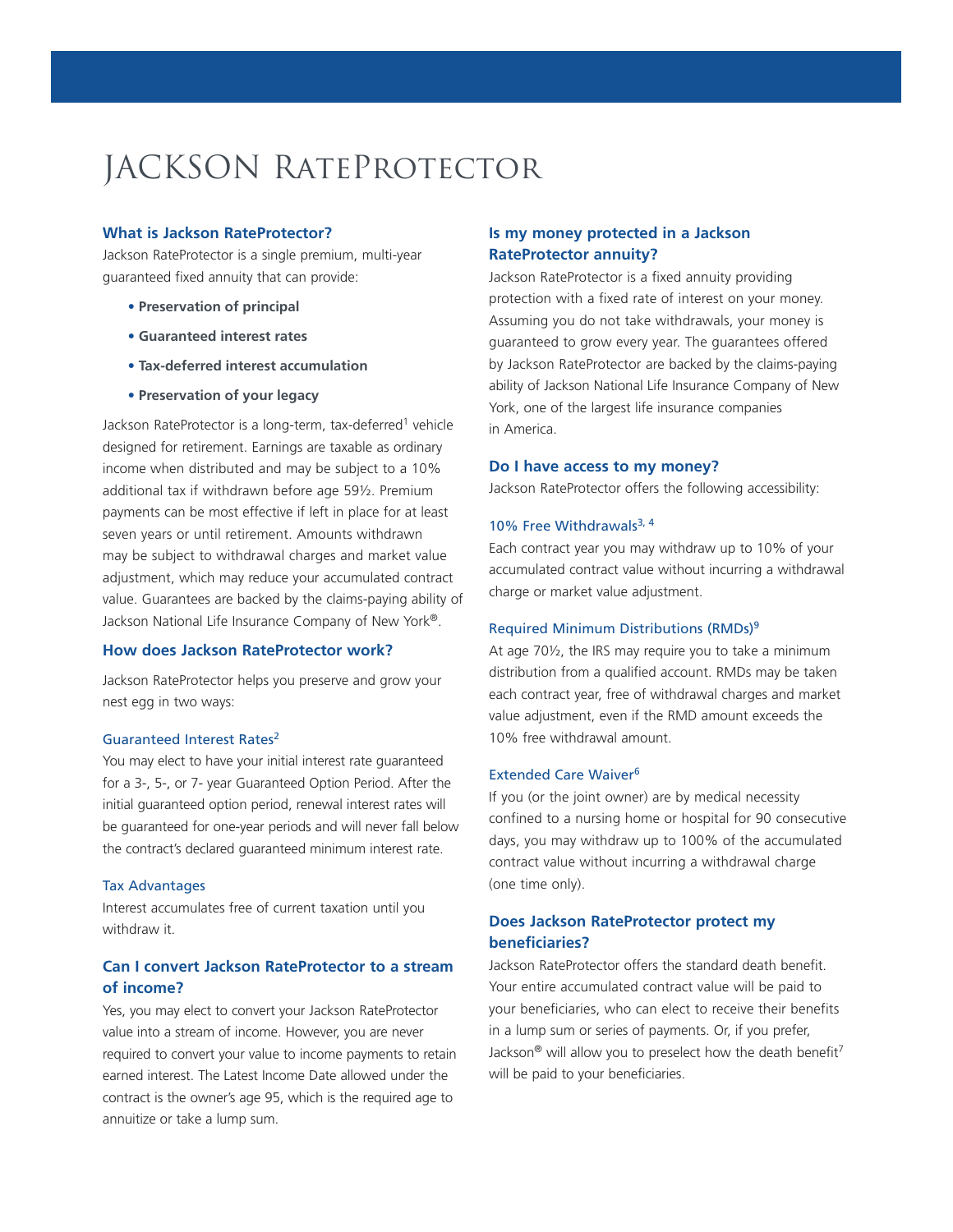

#### **How do I start a Jackson RateProtector annuity?**

Jackson RateProtector is available for a single premium payment of \$10,000 for nonqualified and qualified money. Premium may not exceed \$1,000,000 without prior approval. Jackson RateProtector may be issued to individuals aged 0-85.



## The Power of Tax deferral

Taxes you pay annually on earnings, such as interest, dividends, and capital gains, can erode the total amount set aside for your retirement. With a tax-deferred annuity, you pay no taxes on earnings while they remain in the contract. That means all of your money is working for you not just the portion left after taxes.1 Consider this hypothetical example comparing currently taxable growth vs. tax-deferred growth of \$100,000; assuming a 4.50% annual rate of return and 40% tax rate over 30 years. Even if a lump-sum withdrawal is taken at the end of the 30-year period, the \$100,000 still earns more than it would without tax deferral.

This example assumes a single, hypothetical contribution of nonqualified \$100,000, a 4.50% annual return and a 40% tax rate. The after-tax amount available is in the form of lump sum distribution after the deduction of potential taxes at a 40% tax rate. (The actual tax results of any distribution will depend on an individual's personal tax circumstances.) This hypothetical example illustrates tax deferral and does not represent the past or future performance of any particular product. Lower maximum tax rates on capital gains and dividends would make the investment return for the taxable investment more favorable, thereby reducing the difference in performance between the accounts shown. Changes in tax rates and tax treatment of investment earnings may impact the comparison shown. Investors should consider their individual investment time horizon and income tax brackets, both current and anticipated, when making an investment decision, as these may further impact the results of the comparison.